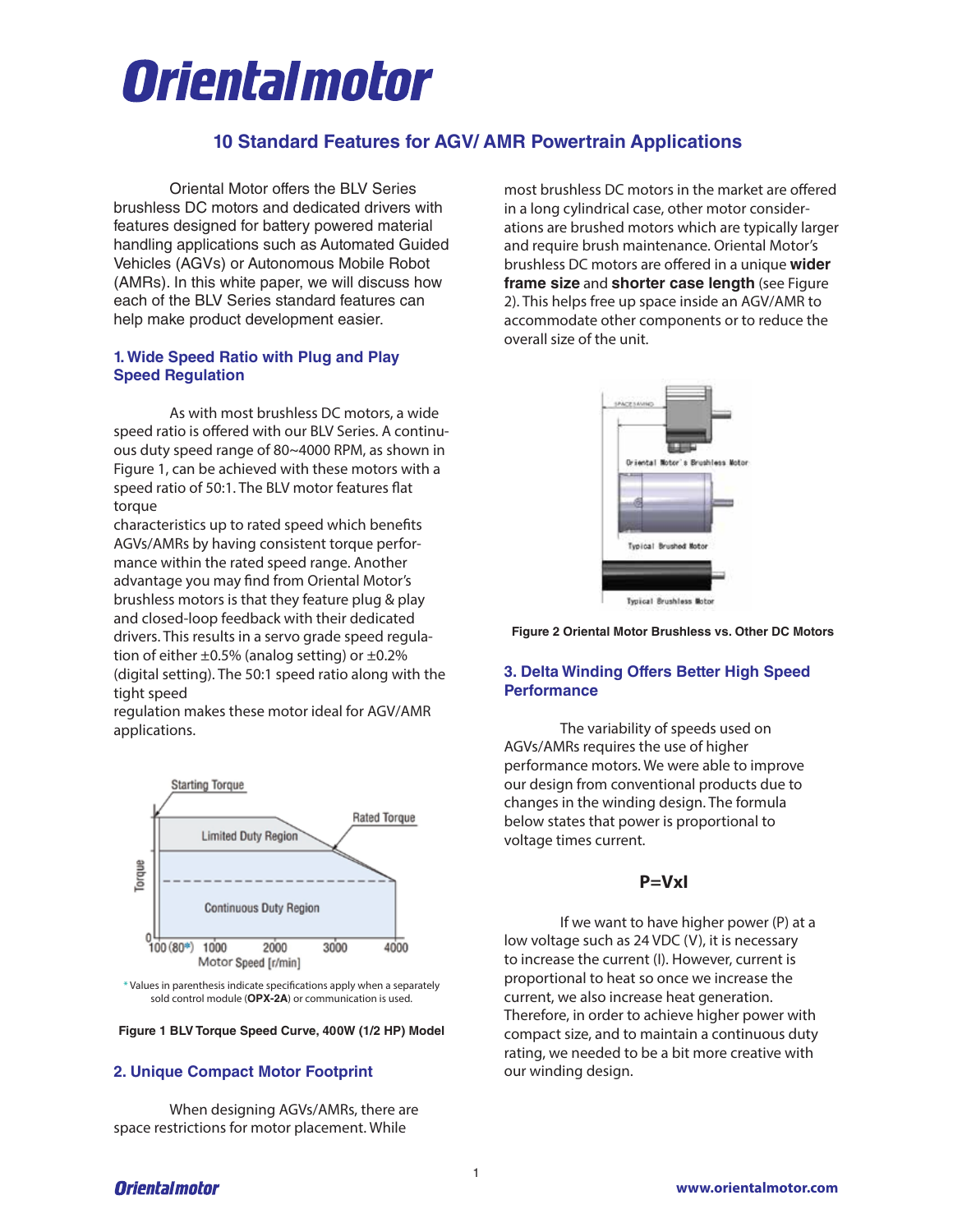

**Figure 3 Y vs. Delta Winding**

 In order to drive the motor with a larger current, it is necessary to reduce resistance of the motor winding. To reduce resistance, a larger winding wire diameter was necessary. However, when designing the BLV motor with a Y winding, thicker windings proved difficult to wind. In order to reduce the winding diameter, the design is changed from a Y winding to a Delta winding. Another issue with the Y winding design is that there is a 30 degree phase difference between the line voltage and phase

voltage. This is approximately 0.577 (1/√3) of the drivers applied voltage that can be applied to a single phase of the windings. The motor characteristics at high speed are proportional to the voltage and number of windings. With a Delta winding configuration, there is no phase difference between the line voltage and phase voltage. Therefore, the driver can apply its full voltage to the motor winding. This is

approximately **1.732** (√3) **times better** at high speeds. The diameter of a Delta winding is also smaller than the diameter of a Y winding which makes it easier to wind.

 What this means is that when using windings of the same specifications, a Delta winding motor can offer more high speed torque than a Y winding motor. After careful consideration, we decided to change the winding design from Y to Delta to improve high speed performance. This benefits AGVs/AMRs when requiring more torque at higher speeds.

#### **4. Space-Saving Parallel Hollow-Shaft Flat Gearhead Offers Design Flexibility**

The BLV Series motors are offered with 2 types of gearheads: a common parallel solid shaft type and a space saving parallel hollow shaft flat type (also known as the **FR gearhead**). The parallel solid shaft type gearhead option works for general purpose applications where there is no space constraint. Since AGVs and AMRs are designed to fit into tight spaces in order to **maximize storage space**, our FR

gearhead can be an intriguing option because it can both reduce footprint for drivetrain designs as well as increase torque without saturation.

 As seen in Figure 4, for parallel solid shaft gearheads, a coupling is necessary to connect the gear shaft to the drive shaft. If an FR gearhead is used, the **coupling is eliminated** because the drive shaft can be installed directly to the shaft of the FR gearhead. This reduces the overall length of the gearmotor.



**Figure 4 Parallel Shaft vs. FR Hollow Shaft**

 Besides eliminating the coupling, the FR gearhead also offers better performance than conventional parallel solid shaft gearheads. By designing a taller gear case, we are able to use a larger gear in the final stage of gearing. Both the larger diameter of the gear and improved rigidity of the gear case **increases the permissible torque** handled by the gear assembly (as shown in Figure 5). While conventional gearheads suffer from limited permissible torque due to torque saturation at high gear

ratios, FR gearheads do not share this limitation. The gear case also allows for bigger bearings which **increases the** 





**Figure 5 Permissible Torque without Saturation**

 Purchasing the motor and the gearhead from the same manufacturer can offer some benefits. For example, specifications or drawings of the motor, driver and gear assembly can be guaranteed. When purchased together, Oriental Motor's motors and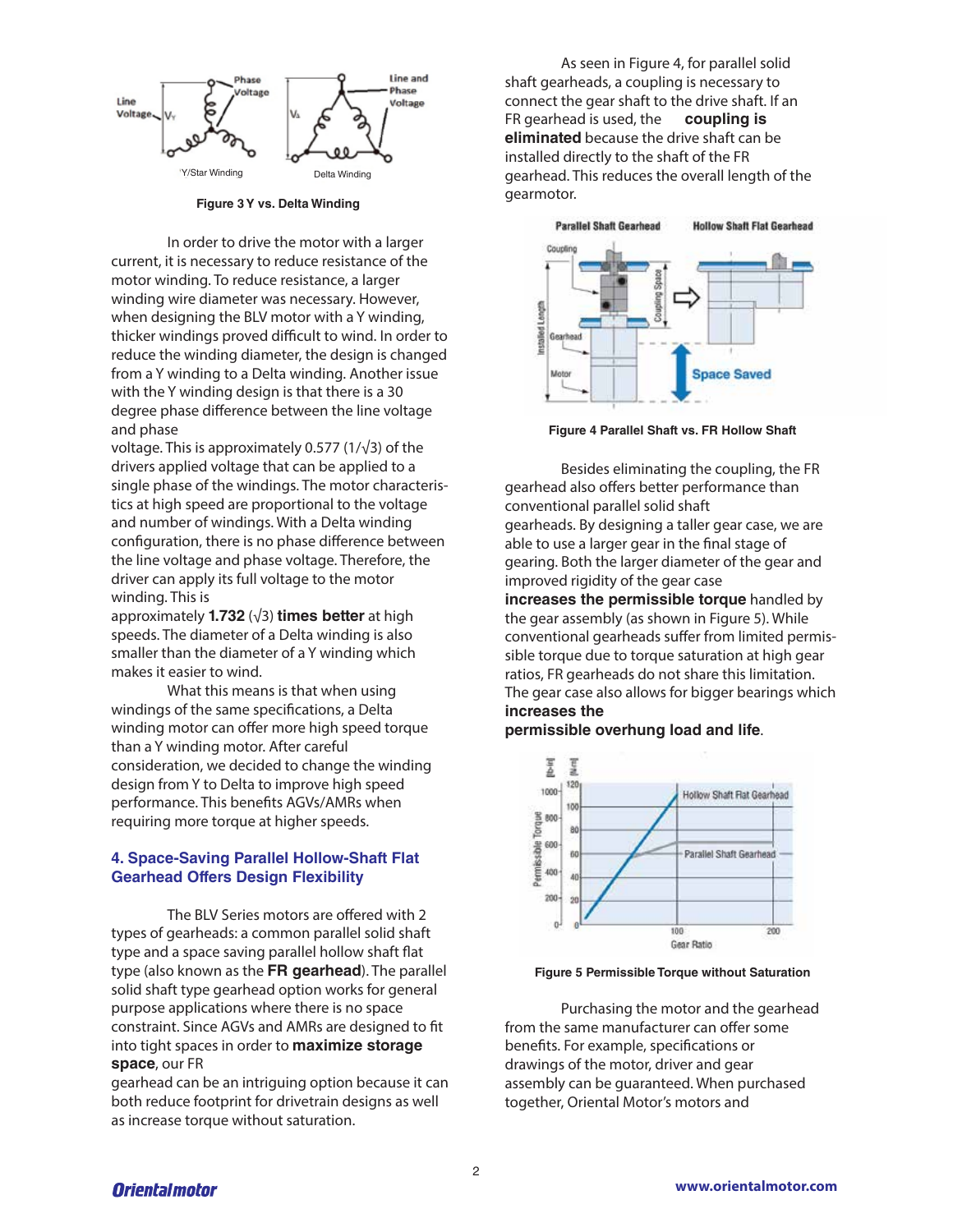gearheads are also preassembled for your convenience.

#### **5. Driver Accepts Wide Battery Voltage Fluctuations**

 The BLV Series drivers are designed with battery powered applications in mind. The 200W (1/4 HP) version accepts 24VDC while the 400W (1/2 HP) version accepts 48VDC. Since battery voltage tend to decrease over time if used continuously, the BLV driver is designed to accept a wider range of input voltages. This can be beneficial when an AGV/AMR is low on battery power. Conventional products in the past will trigger alarms and shutdown the motor if the rated input voltage varies by ±25%. For

example, the BLV 200W model can now handle ±**58% of rated voltage** as shown in Figure 6. This is to prevent motor downtime if the rated voltage fluctuates, and to keep the AGV/AMR unit running. The recommended rating should be within 10% of the input voltage.



**Figure 6 BLV Series Operational Voltage Range**

 There is no change in performance when the input voltage is higher than rated voltage, but when the input voltage is lower than rated voltage by 10%, the **maximum speed is automatically reduced** proportionally to the input voltage. For an example of how this feature would be used, imagine an AGV or AMR's drive wheel with a 100:1 gearmotor that is programmed to run at 30 RPM, or 3000 RPM at the motor shaft. If the input voltage drops from 24 to 15 VDC, the motor shaft speed will be reduced from 3000 RPM to 1000 RPM, which is equivalent to 10 RPM at the drive wheel. Figure 7 shows how low voltage would affect the motor's speed torque curve. When the battery is low, this feature can be used to move the AGV/AMR to a designated recharging location instead of shutting down in its path. If this lower RPM has to be avoided, the BLV driver is also able to output a warning signal in advance before the speed is actually reduced.



**Figure 7 Maximum Speed Limit Characteristics When Power Supply Voltage is Reduced**

### **6. Vector Control for Ramp Operation**

 AGVs and AMRs may need to operate on a ramp. With normal brushless DC motors, speed regulation is difficult to maintain because gravity tend to overdrive the motor on its way down and increase its speed. The BLV Series is equipped with built-in "vector" control. By using "vector" control, **highly accurate torque control** and **load factor monitoring** can be achieved on an uneven surface. By monitoring and controlling torque, speed regulation can be maintained, and back EMF can be controlled

effectively. Whether it's an AGV/AMR operating on a slope or lifting a load vertically, **stable speed control** can be achieved with the BLV Series. A power-off-activated electromagnetic brake motor option is also available in case the motor shaft needs to be locked in position.



**Figure 8 Vector Control**

#### **7. Speed Response Modes to Handle Back EMF**

The BLV Series driver offers a feature called speed response mode to minimize back EMF. Back EMF can occur when a motor is rotated by an external force, this generates voltage that heads directly back to the driver circuit. This is important to minimize any product damage and to prevent downtime on an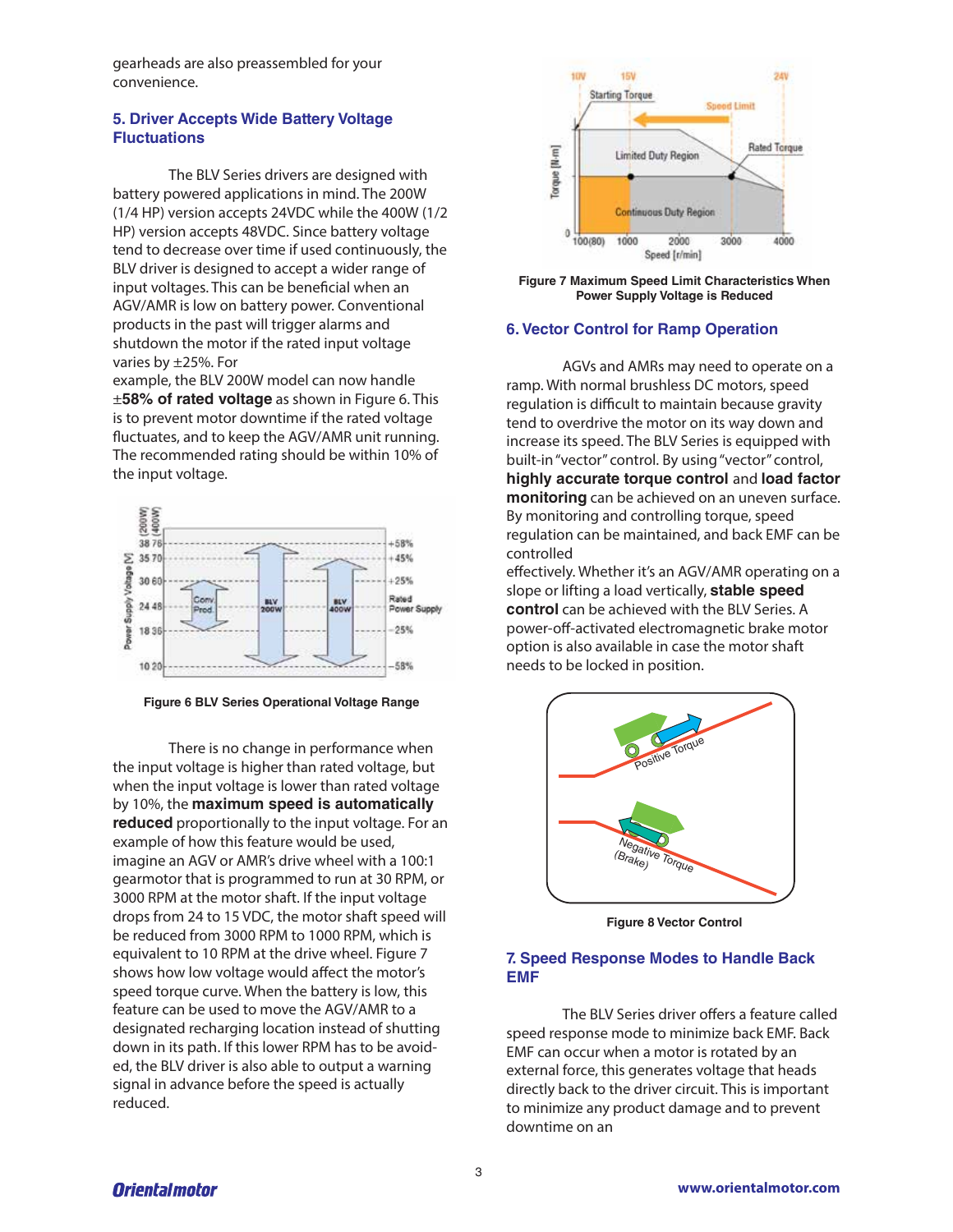AGV/AMR. Speed response has 2 modes, high-response and low-response. The benefit of the speed response function is that it has a "low" setting, or "regenerative power control mode" that **delays the motor response** by applying a primary delay filter to speed

commands. By using this setting, it is possible to reduce the back EMF impact to equipment caused by motor overshoots and sudden acceleration or deceleration. It can also help prevent the power supply from shutting down the motor due to overvoltage detection. In addition, if this mode does not completely eliminate the back EMF issue, a prolonged deceleration setting or dynamic braking (winding shortening brake) can be used. As shown in Figure 9, the high response can trip or reset the power supply causing high voltage while low response will keep the voltage levels stable. This helps to minimize downtime or product damage due to back EMF.



**Figure 9 Two Speed Response Modes**

If the power supply or driver does not have the capability to handle the back EMF, such as an overvoltage protection, then damage could occur. If the battery or power supply has a large output capacity or overvoltage allowance then potential back EMF issues can be reduced.

### **8. Efficient Driver Design Reduces Operating Temperature**

 Heat plays a key role with electrical components in drivers which may cause components to fail. Since the dedicated driver needs to supply a large current to the motor,

the driver design was also improved to sustain better low heat generation as well as better heat radiation. In order to increase power efficiency and reduce loss, the thickness of the **circuit board pattern** is doubled, **traces** are raised, and the number of **through holes** are increased. A semiconductor with **low ON resistance** is used for the inverter component of the drive to lower heat generation.

Heat generation is further controlled by making the current detecting circuit resistance lower. When run at continuous duty, high power driver designs can generate a lot of heat. Therefore by introducing these design changes, heat radiation is significantly improved and the driver size can be kept compact. This is

beneficial in heat reduction for AGVs/AMRs.

### **9. Feedback, Warning, and Alarm Functions: Know What's Happening**

 The BLV Series motors are equipped with built-in hall-effect sensors, and when used with a BLV Series driver, various parameters, warnings and alarms are available to the operator in real time. The hall-effect sensors can provide feedback information on both position and speed. Driver alarms such as overspeed can be triggered by monitoring the hall-effect sensor feedback. The difference between warnings and alarms is that motors are typically shut off during an alarm, and warnings are designed to warn the operator before alarms happen. Warnings provide an opportunity for the operator to take action and resolve the potential issue before an alarm stops operation of the motor. Warnings and alarms can be identified through a pendant type device or through an industrial fieldbus network. Tables 1 and 2 are two **examples of warnings and alarms** from the driver.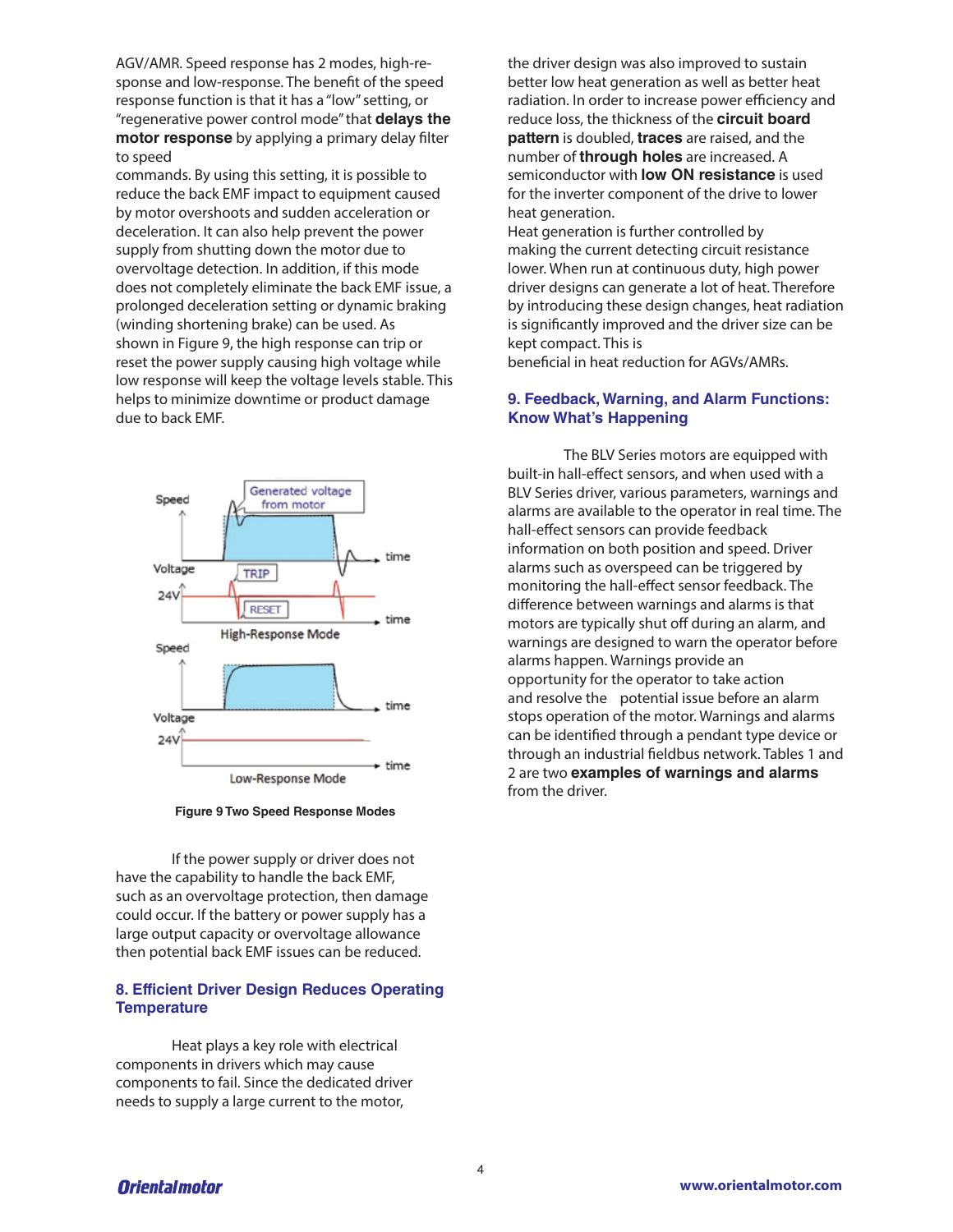### **Table 1 Warning Functions**

| Code            | <b>Warning Type</b> | Cause                                                                                        | <b>Remedial Action</b>                                                                                    |
|-----------------|---------------------|----------------------------------------------------------------------------------------------|-----------------------------------------------------------------------------------------------------------|
| 25h             | Undervoltage        | The main power supply voltage<br>dropped approximately 10% or more<br>from the rated voltage | • Check the input voltage of the<br>power supply.<br>• Check the power supply cable<br>wiring.            |
| 30 <sub>h</sub> | Overload            | The load torque of the motor<br>exceeded the overload warning level                          | • Reduce the load.<br>• Change the operation pattern<br>including the acceleration/<br>deceleration time. |

#### **Table 2 Alarm Functions**

| Code | <b>Warning Type</b> | Cause                                                                                                                                                                                                                     | <b>Remedial Action</b>                                                                                                                                                                                                                                                                                                                                                 |
|------|---------------------|---------------------------------------------------------------------------------------------------------------------------------------------------------------------------------------------------------------------------|------------------------------------------------------------------------------------------------------------------------------------------------------------------------------------------------------------------------------------------------------------------------------------------------------------------------------------------------------------------------|
| 30h  | Overload            | A load exceeding the rated torque was<br>applied to the motor for 5 seconds or<br>more                                                                                                                                    | • Decrease the Load.<br>• Review the operation pattern such as<br>acceleration/ deceleration time                                                                                                                                                                                                                                                                      |
| 22h  | Overvoltage         | • Main power supply voltage exceeded<br>the overvoltage detection level.<br>[Detection level]<br>BLV620: approx. 40 VDC<br>BLV640: approx. 72 VDC<br>• Sudden starting/stopping of a large<br>inertia load was performed. | • Check the main power supply<br>voltage.<br>. If this alarm occurs during operation,<br>reduce the load or increase the<br>acceleration time or deceleration time.<br>• When generating the alarm in<br>acceleration, set the speed response<br>to low-response.<br>• When generating the alarm at<br>stopping the motor, set the<br>STOP-MODE to instantaneous stop. |
| 25h  | Undervoltage        | The main power supply voltage<br>dropped the undervoltage detection<br>level<br>[Detection Level]<br>BLV620: Approx. 10 VDC<br>BLV640: Approx. 20 VDC                                                                     | • Check the main power supply<br>voltage.<br>• Check the wiring of the power supply<br>cable.                                                                                                                                                                                                                                                                          |
| 31h  | Overspeed           | The rotation speed of the motor<br>output shaft exceeded approx. 4800<br>$r/min$ .                                                                                                                                        | • Decrease the load.<br>• Review the operation pattern<br>such as acceleration/ deceleration<br>time.                                                                                                                                                                                                                                                                  |
| 20h  | Overcurrent         | Excessive current has flown through<br>driver due to ground fault, etc.                                                                                                                                                   | Check the wiring between the<br>driver and motor for damage, and<br>cycle the power.                                                                                                                                                                                                                                                                                   |